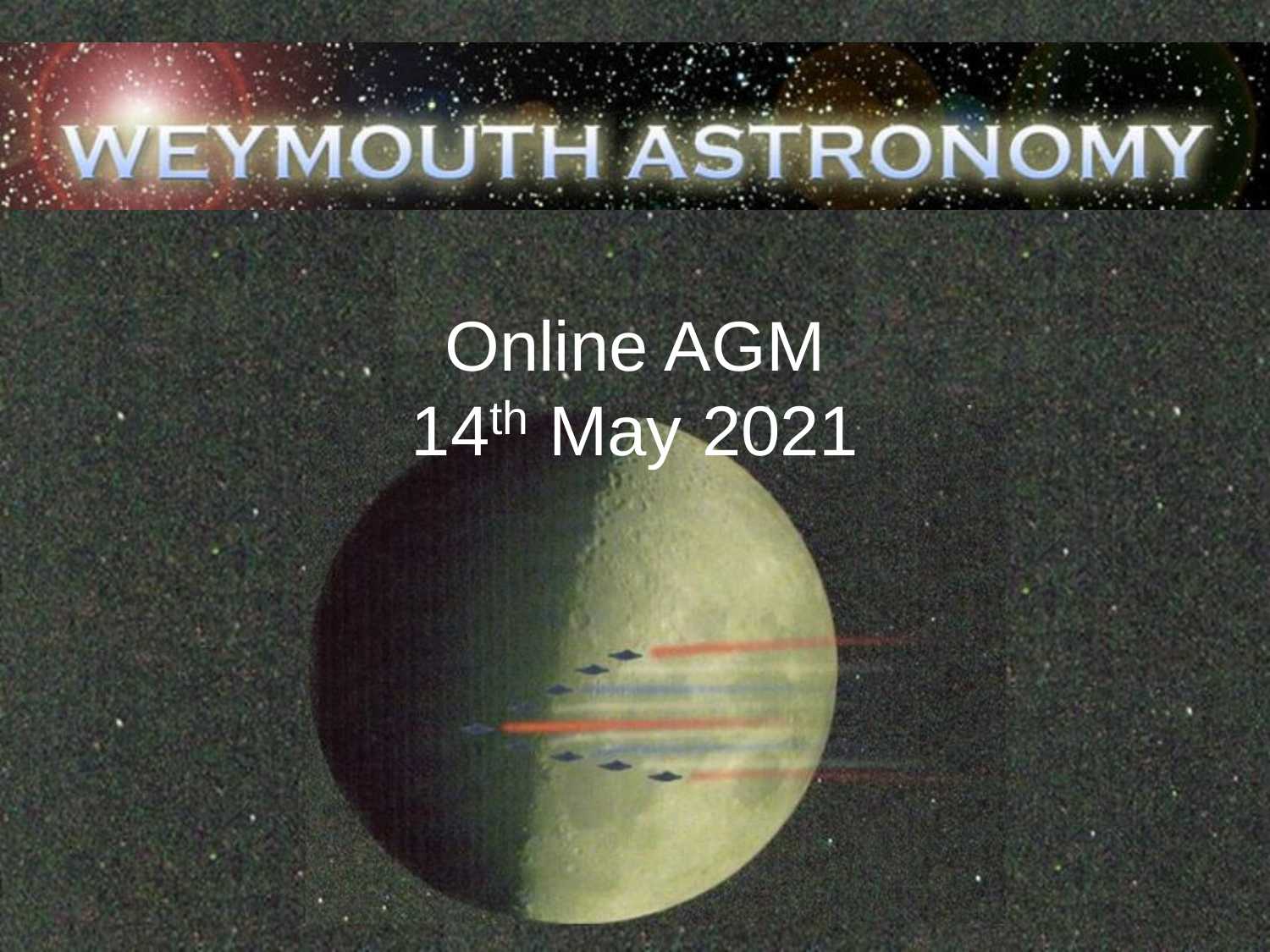

# **Agenda**

- **1. Apologies**
- **2. Minutes from the 2020 AGM**
- **3. Chairman's Report**
- **4. Treasurer's Report**
- **5. Subscription 2021/2**
- **6. Election of the Committee**
- **7. AOB**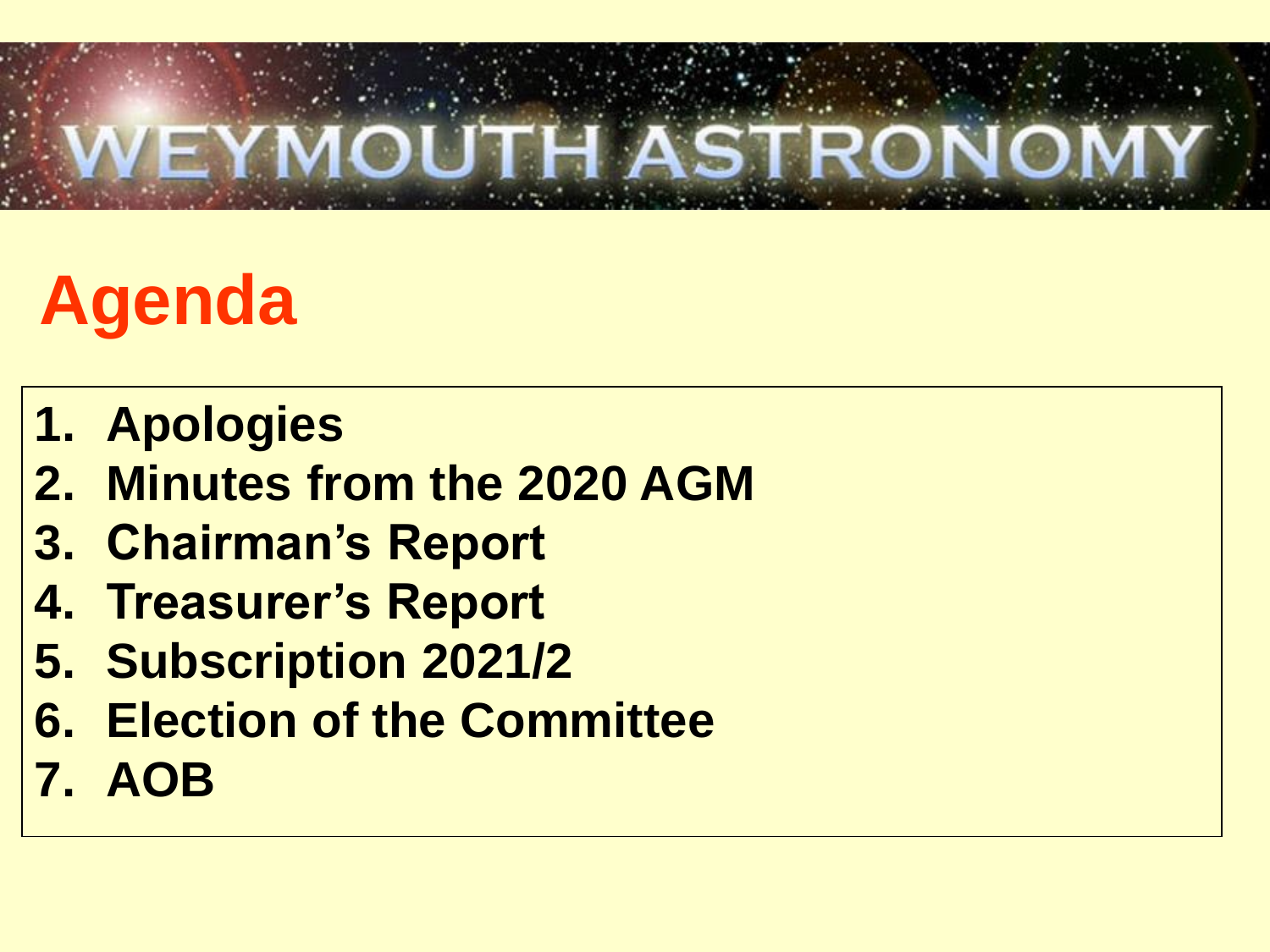

### **Attendance**

| <b>Ray Capp</b>         | <b>Paul Masham</b>  |
|-------------------------|---------------------|
| <b>Barry Fitzgerald</b> | <b>Ron Lee</b>      |
| <b>CES Demo</b>         | <b>lain Smith</b>   |
| <b>James Fradley</b>    | <b>Johnson</b>      |
| <b>Nigel Dalley</b>     | <b>Sara Harpley</b> |
| <b>Stephen Burke</b>    |                     |
| <b>Malcolm McCarthy</b> |                     |
| <b>Pat Pullen</b>       |                     |
| <b>Geoff Kirby</b>      |                     |
| <b>Steve Beith</b>      |                     |
| <b>Geoff Trim</b>       |                     |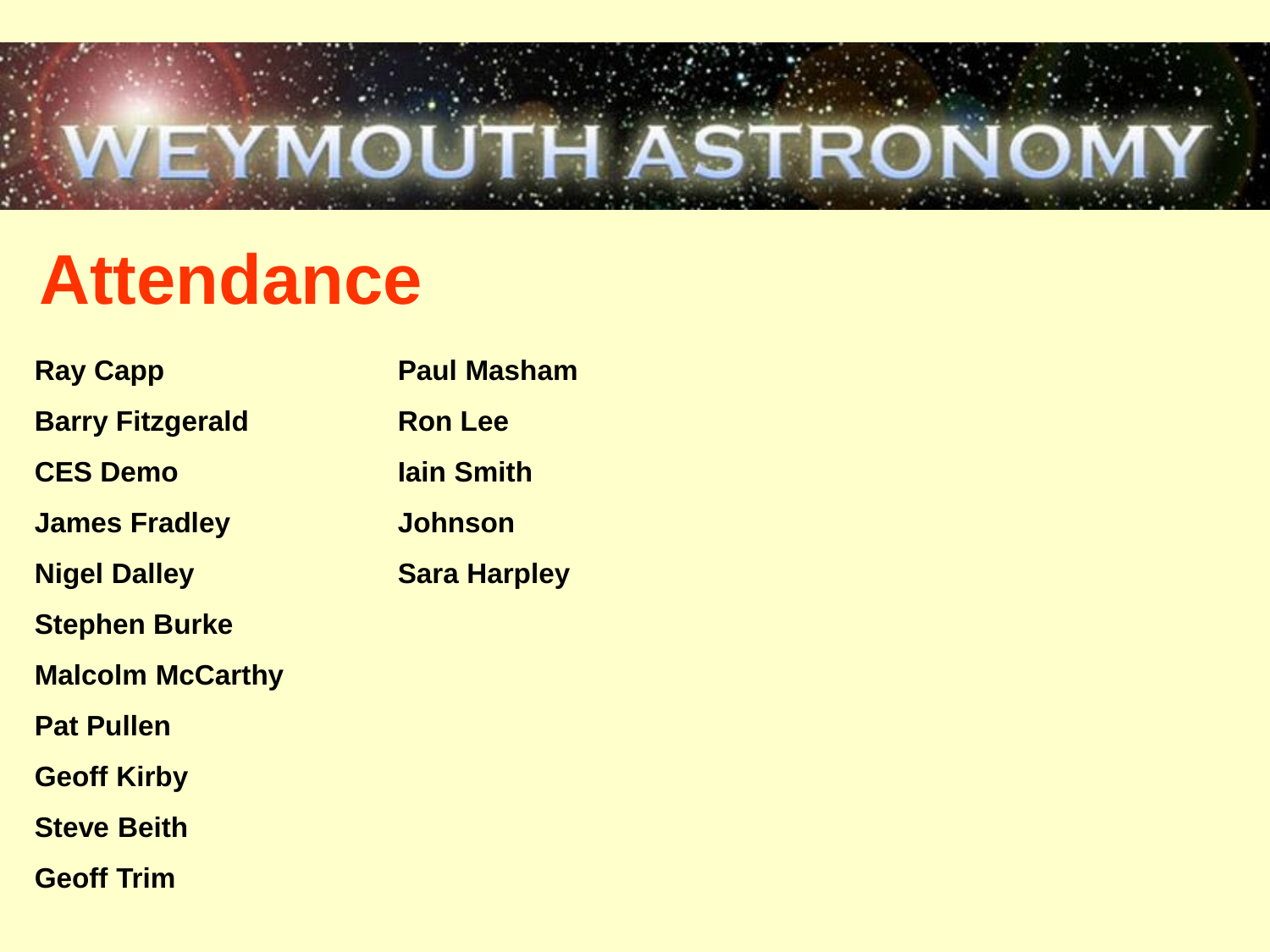

# **Apologies**

**We have received apologies from:**

**Ennio Tabone**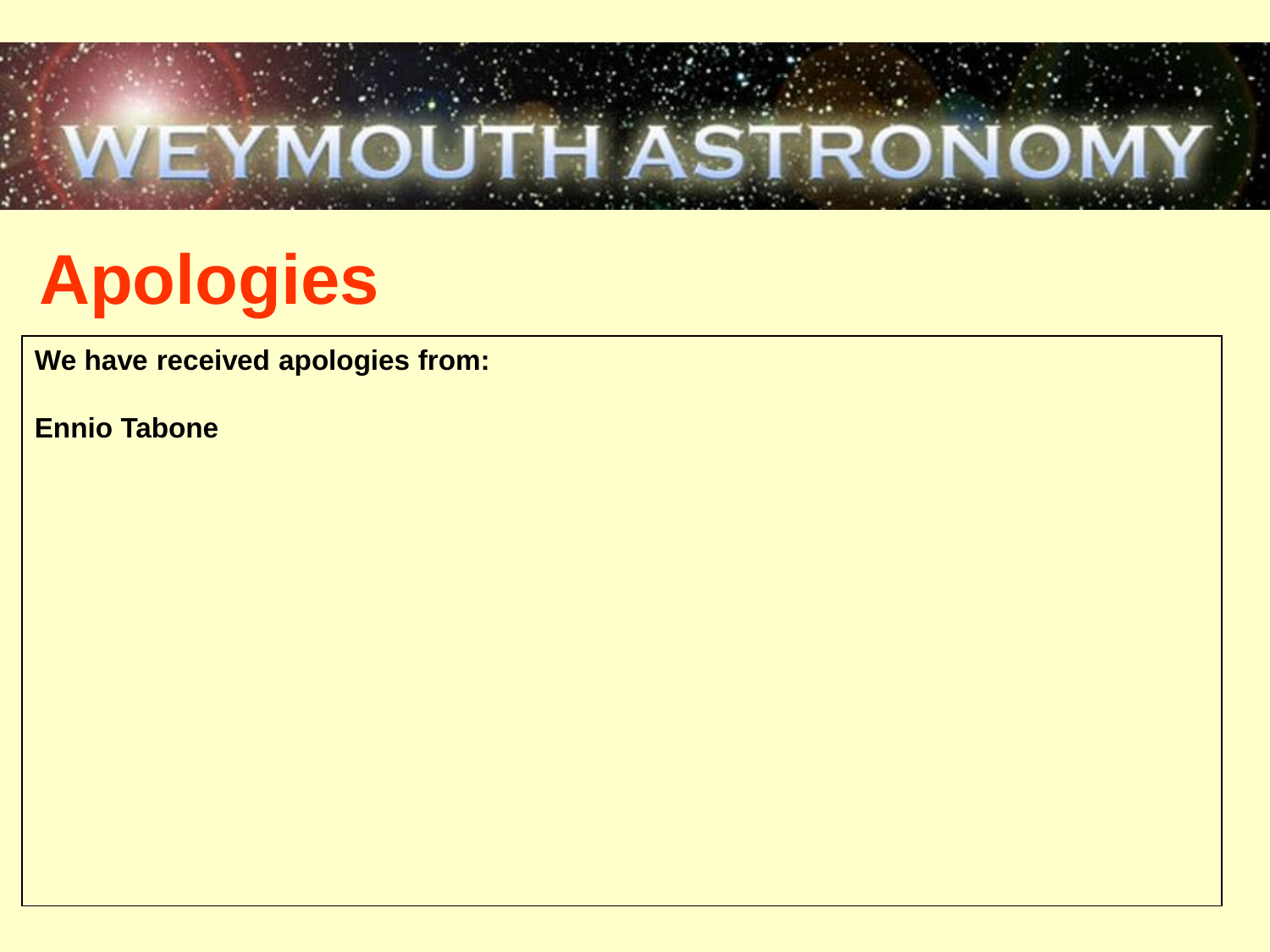

#### **Minutes of the 2020 AGM**

**You will have been sent a link to the minutes from the AGM 2020.**

**The minutes were proposed by: Barry Fitzgerald They were seconded by: Geoff Kirby**

**Agreed unanimously.**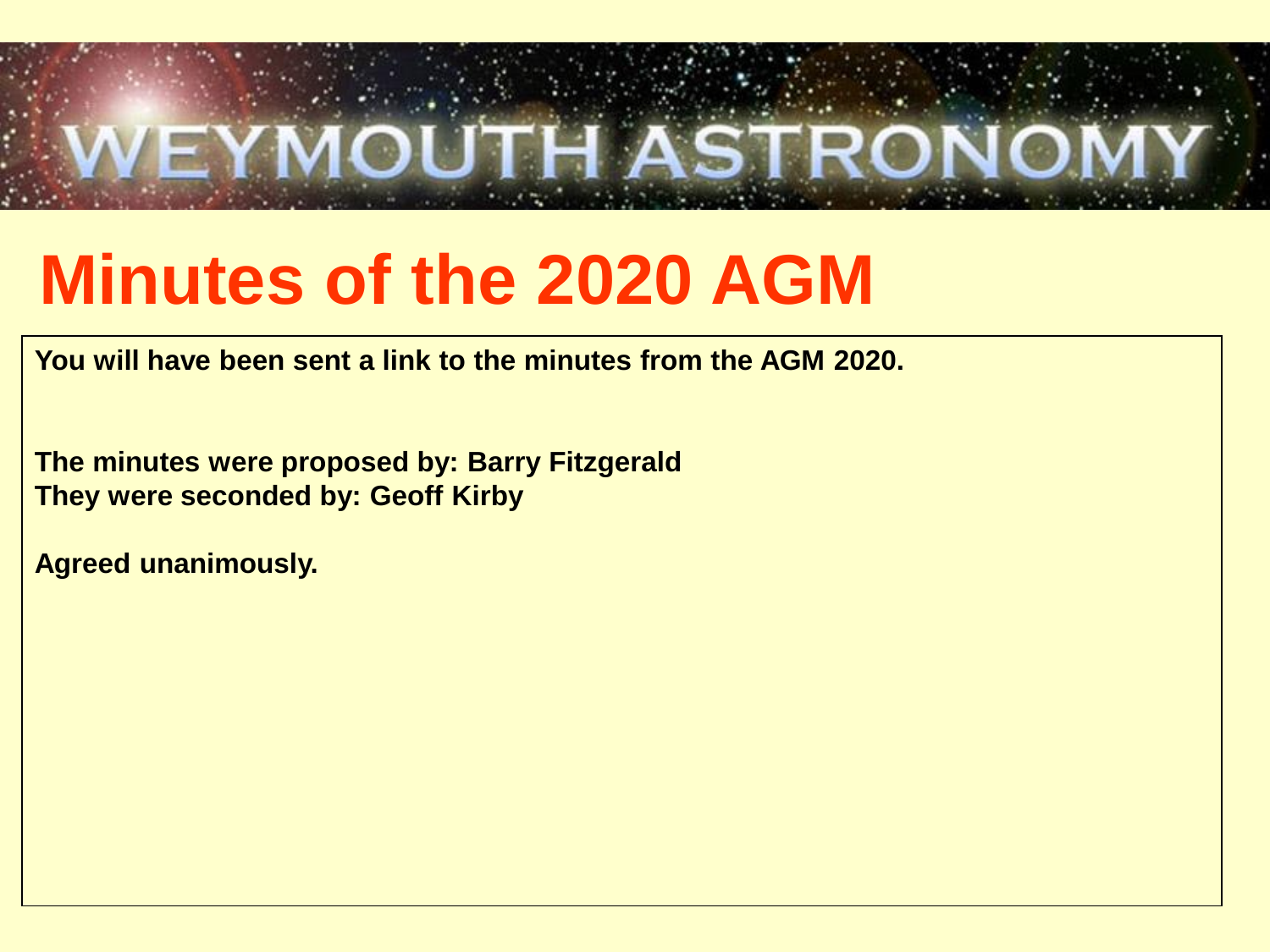

## **Chairman's Report**

**We have been organising Zoom meetings since the first lockdown in March 2020 and benefited from sharing meetings with guests from both Wessex Astronomical Society and Fordingbridge Astronomers and in return, we have been able to attend their meetings.**

**We suspended the membership at the last AGM as there were so many uncertainties regarding the length of the lockdown and queries about the success of Zoom. When it became clear that Zoom was working well for most members, we asked for a suggested voluntary donation of £15 to club funds. A big thank you to everyone who did make a contribution. We are now well placed for 2021/22.**

**Our 'membership' has grown enormously since meeting online and hope that most you will continue to attend meetings once we are back at St Aldhelm's Church Centre.**

**The Committee have been investigating returning the face-to-face meetings in the Autumn and we will be sending out an online survey to gather members opinions in the next few months.**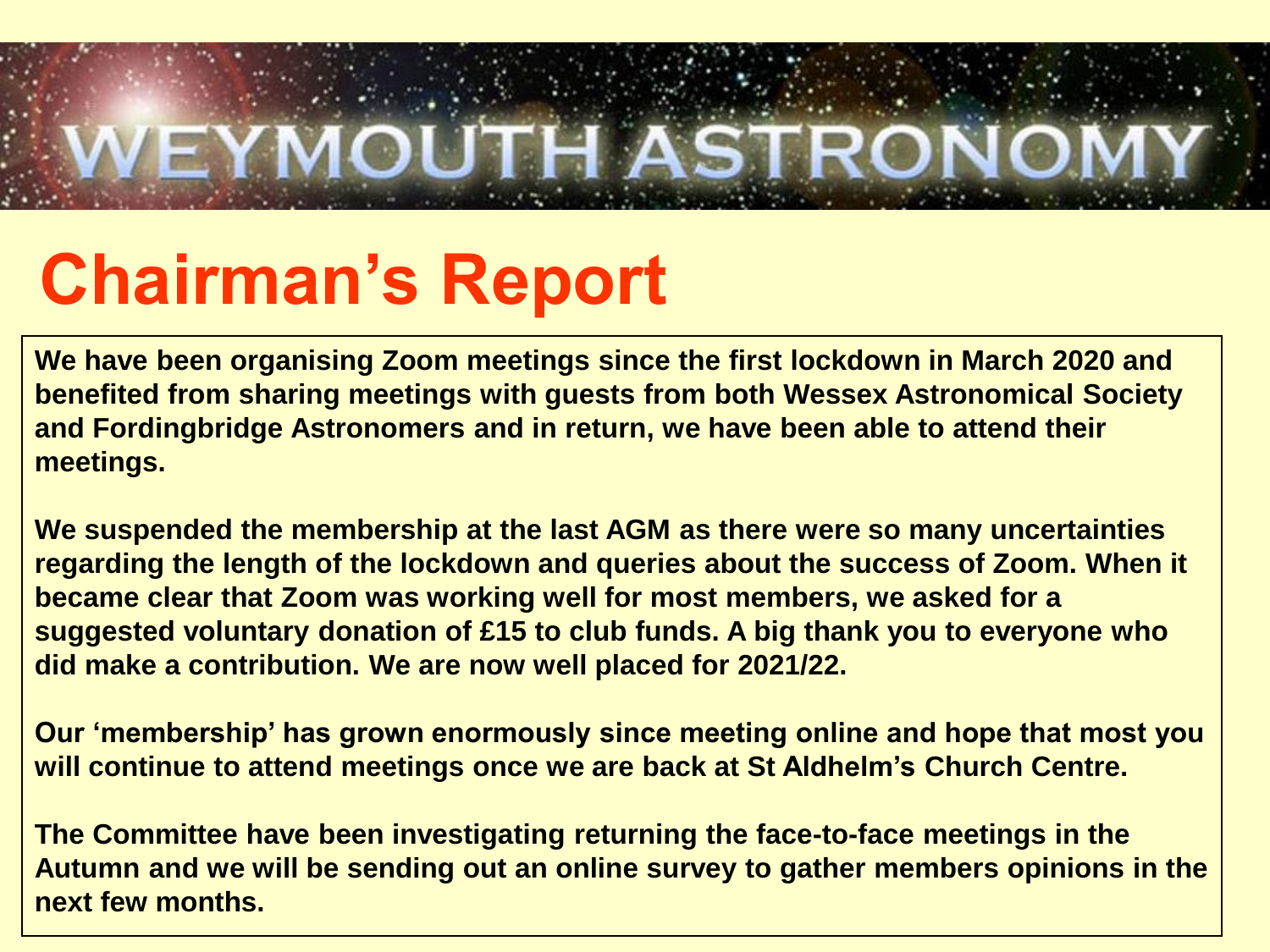

#### **Treasurer's Report**

**During the past year it was decided to suspend membership subscription whilst all meetings were being held online. So the club's only source of income was donations generously given by existing members and guests as well as members from other clubs and societies. The total sum of donations received was £335.** 

**As a result of holding club meetings online, there were no venue fees, but this is offset against the costs of a 'Zoom' account (£150.38). This also enabled the club to arrange a host of speakers which previously may have not been logistically possible.** 

**Speaker fees totalled £135.**

**FAS membership remained the same at £53.**

**Therefore, during the past year the Club has managed to almost break even by making an operational loss of £3.38.**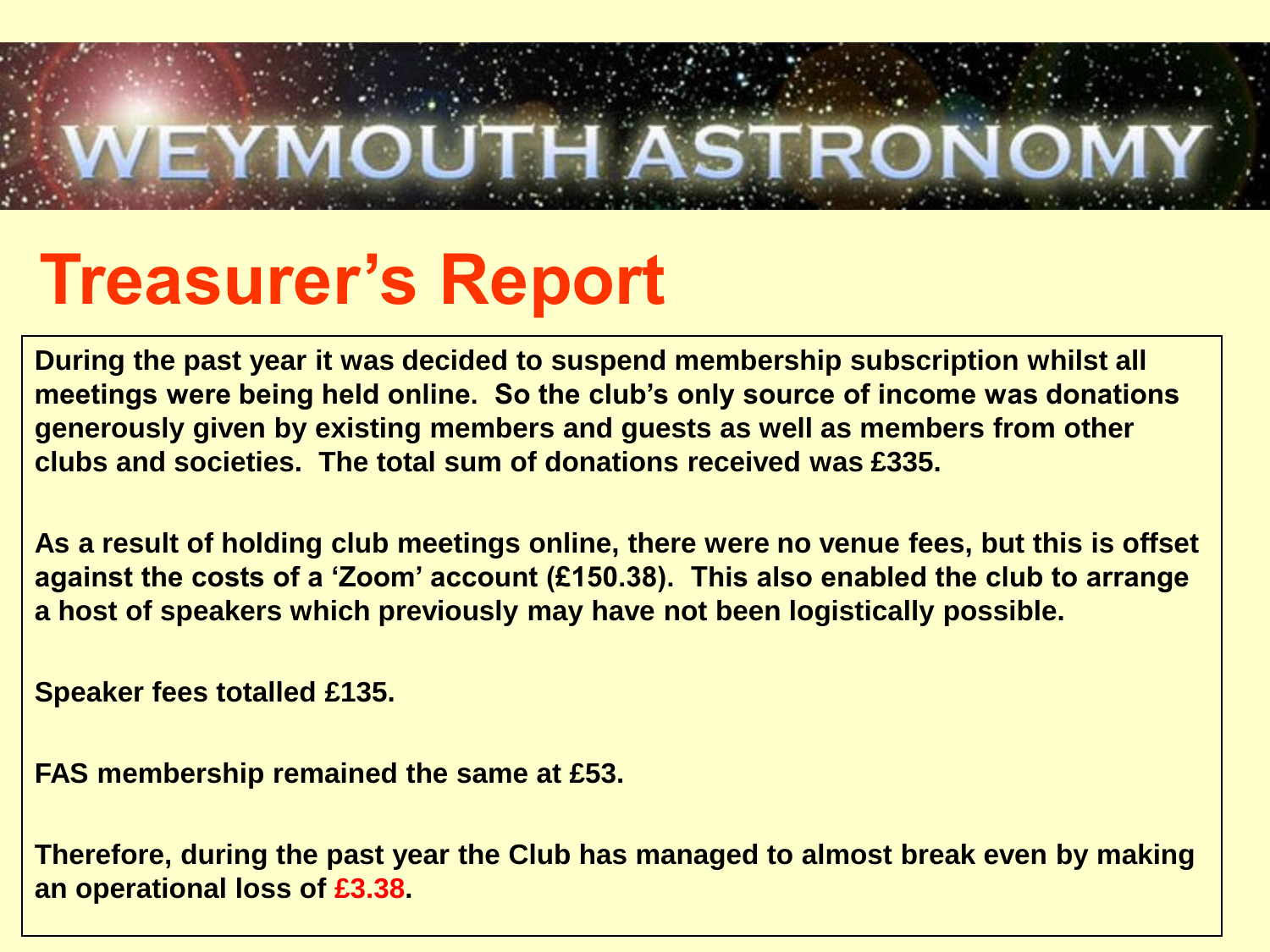|                    | <b>WEYMOUTH ASTRONOMY CLUB</b>        |       |        |        |        |  |
|--------------------|---------------------------------------|-------|--------|--------|--------|--|
|                    | <b>INCOME AND EXPENDITURE ACCOUNT</b> |       |        |        |        |  |
|                    |                                       |       |        |        |        |  |
|                    | YEAR ENDED 4TH MAY 2021               |       |        |        |        |  |
|                    |                                       |       | 2020   |        | 2021   |  |
|                    |                                       |       |        |        |        |  |
| <b>INCOME</b>      |                                       | £     | £      | £      | £      |  |
|                    |                                       |       |        |        |        |  |
|                    | Memberships / Donations               | 331   |        | 335    |        |  |
|                    | Visitors                              | 99    |        | 0      |        |  |
|                    | Other                                 | 0     |        | 0      |        |  |
|                    |                                       |       | 430    |        | 335    |  |
| <b>EXPENDITURE</b> |                                       |       |        |        |        |  |
|                    | Meeting Hall                          | 335   |        | 0      |        |  |
|                    | Speakers                              | 91    |        | 135    |        |  |
|                    | Refreshments                          | 26.19 |        | 0      |        |  |
|                    | Subscriptions                         | 53    |        | 53     |        |  |
|                    | Postage/Zoom/Other                    | 0     |        | 150.38 |        |  |
|                    |                                       |       | 505.19 |        | 338.38 |  |
|                    | <b>NET INCOME FOR THE YEAR</b>        |       | 75.19  |        | 3.38   |  |

<u> 1988 - Anna Bailtean Aonaichte ann an Caobhair an Chuireachd ann an Chuireachd ann an Chuireachd ann an Chuireachd ann an Chuireachd ann an Chuireachd ann an Chuireachd ann an Chuireachd ann an Chuireachd ann an Chuireac</u>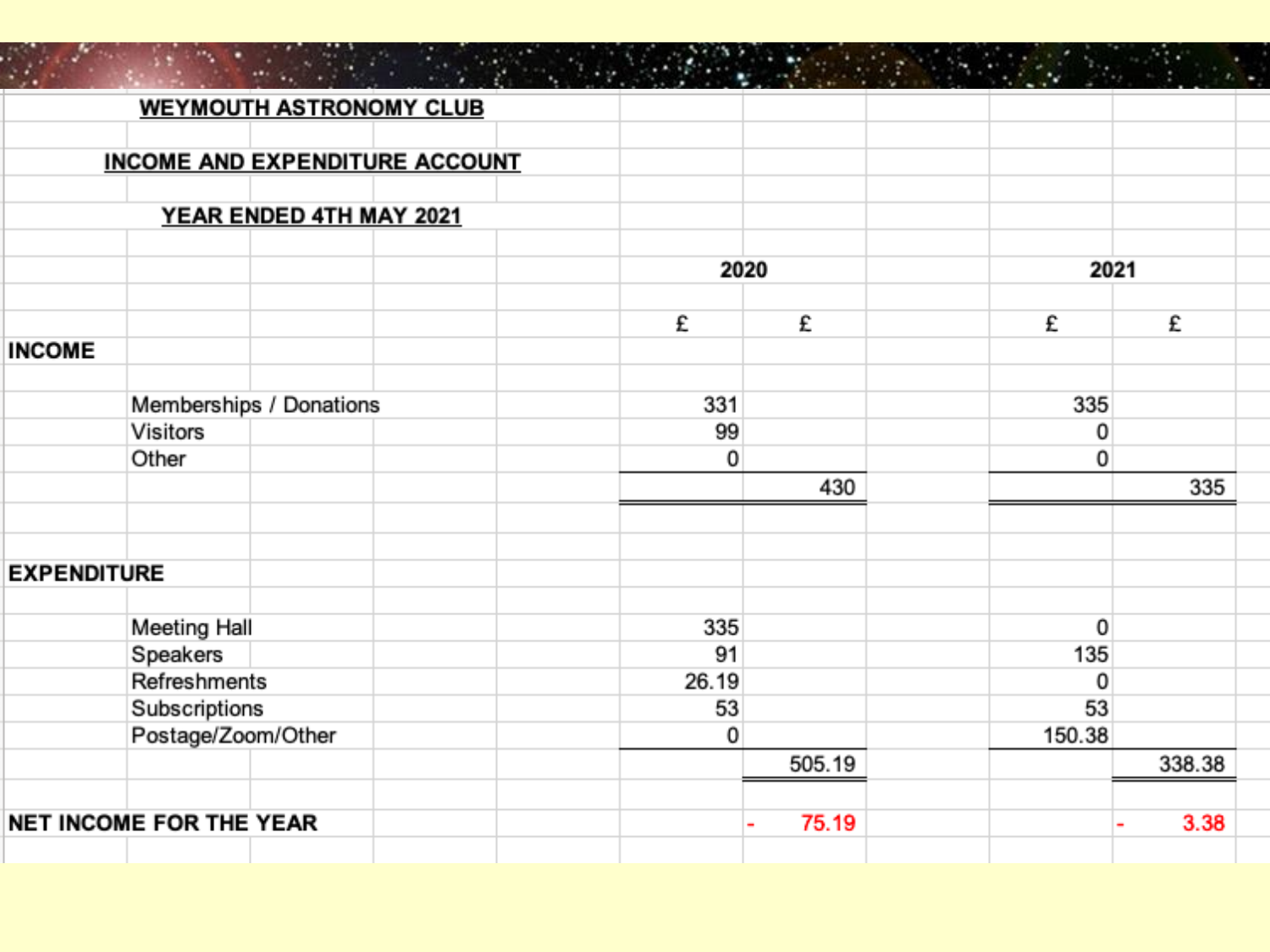

### **Club Accounts SH asked a question concerning**

| <b>BALANCE SHEET AS AT 14TH MAY 2021</b> |          |        |           |  |  |  |
|------------------------------------------|----------|--------|-----------|--|--|--|
|                                          |          |        |           |  |  |  |
|                                          |          |        |           |  |  |  |
|                                          |          |        |           |  |  |  |
|                                          |          |        | 2021      |  |  |  |
|                                          |          |        |           |  |  |  |
|                                          |          | £      | £         |  |  |  |
|                                          |          |        |           |  |  |  |
|                                          |          |        |           |  |  |  |
| <b>ASSETS</b>                            |          |        |           |  |  |  |
|                                          |          |        |           |  |  |  |
| Current account                          | 3,077.55 |        |           |  |  |  |
| Cash in hand                             |          | 101.43 |           |  |  |  |
|                                          |          |        | 3,178.98  |  |  |  |
|                                          |          |        |           |  |  |  |
| <b>TOTAL ASSETS</b>                      |          |        | 3,178.98  |  |  |  |
|                                          |          |        |           |  |  |  |
|                                          |          |        |           |  |  |  |
| <b>MEMBERS FUNDS</b>                     |          |        |           |  |  |  |
|                                          |          |        |           |  |  |  |
| Represented by:                          |          |        |           |  |  |  |
| Accumulated profits b/fwd                |          |        | 3,182.36  |  |  |  |
| Profit/Loss for the year                 |          |        | 3.38<br>۰ |  |  |  |
|                                          |          |        |           |  |  |  |
| <b>TOTAL MEMBERS FUNDS</b>               |          |        | 3,178.98  |  |  |  |
|                                          |          |        |           |  |  |  |
|                                          |          |        |           |  |  |  |

**the use of the legacy from John Samways.**

**JM explained that we certainly intend to use the legacy and had started to dig into it before the first lockdown by arranging talks from more distant speakers with 'larger than usual' travel expenses.**

**But since meeting online, the remaining portion of the legacy (which is most of it) has remained untouched.**

**RC suggested that an alternative use for the money might be a trip or visit.**

**JM agreed that the Committee would keep all options open and will investigate a trip or visit when travelling for social reasons is more certain.**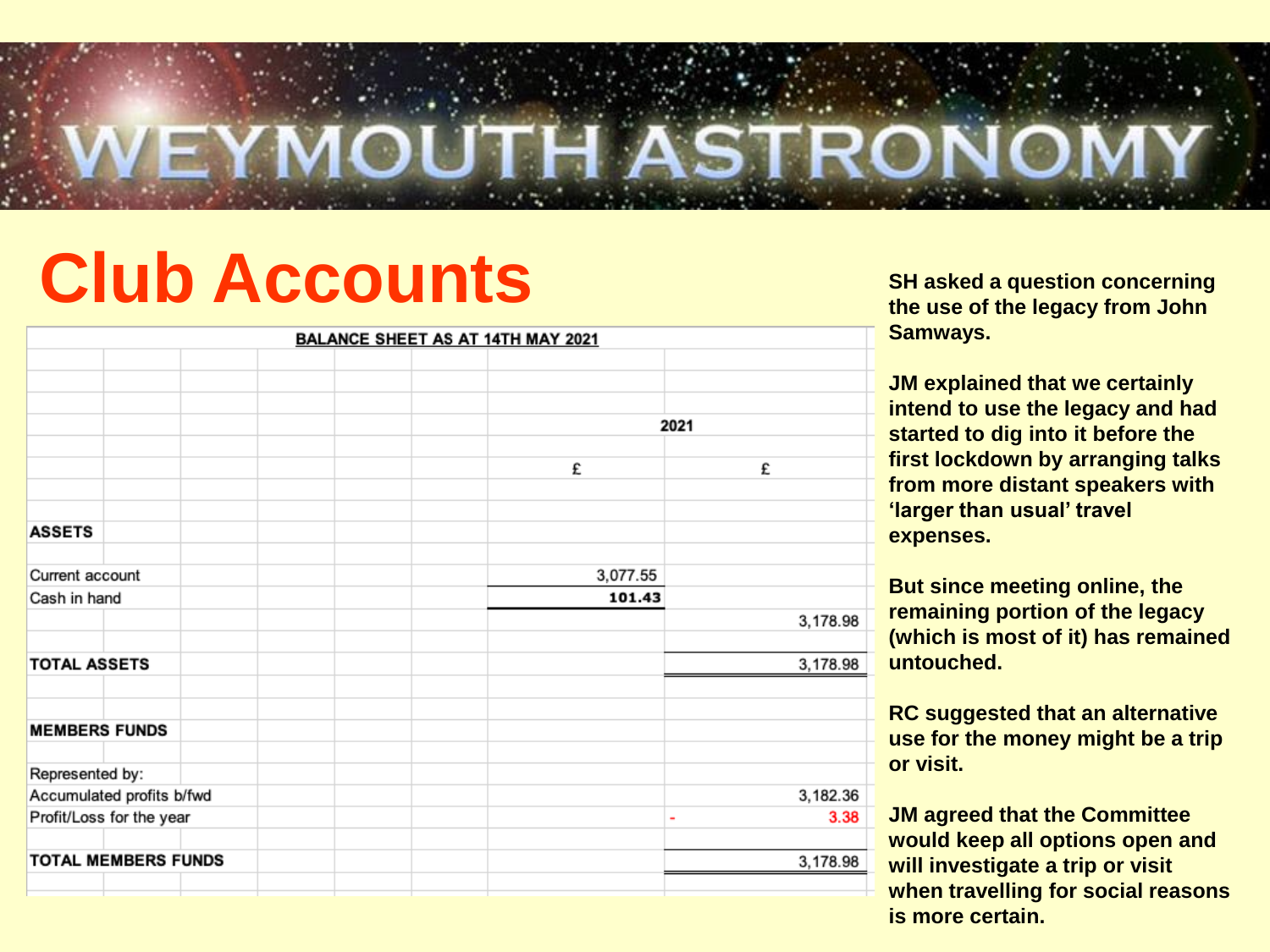

#### **Club Accounts**

| <b>BALANCE SHEET AS AT 14TH MAY 2021</b> |                  |
|------------------------------------------|------------------|
|                                          |                  |
|                                          |                  |
| 2021                                     |                  |
|                                          | <b>The moti</b>  |
| £<br>£                                   | accounts         |
|                                          |                  |
|                                          |                  |
|                                          | <b>Propose</b>   |
| 3,077.55                                 | <b>Fradgley</b>  |
| 101.43                                   |                  |
| 3,178.98                                 |                  |
| 3,178.98                                 | <b>Seconde</b>   |
|                                          |                  |
|                                          | <b>Carried u</b> |
|                                          |                  |
| Accumulated profits b/fwd<br>3,182.36    |                  |
|                                          | 3.38             |
| <b>TOTAL MEMBERS FUNDS</b><br>3,178.98   |                  |

**On to accept the s** was:

**Proposed by: James** 

**d by: Ray Capp** 

**Carried unanimously.**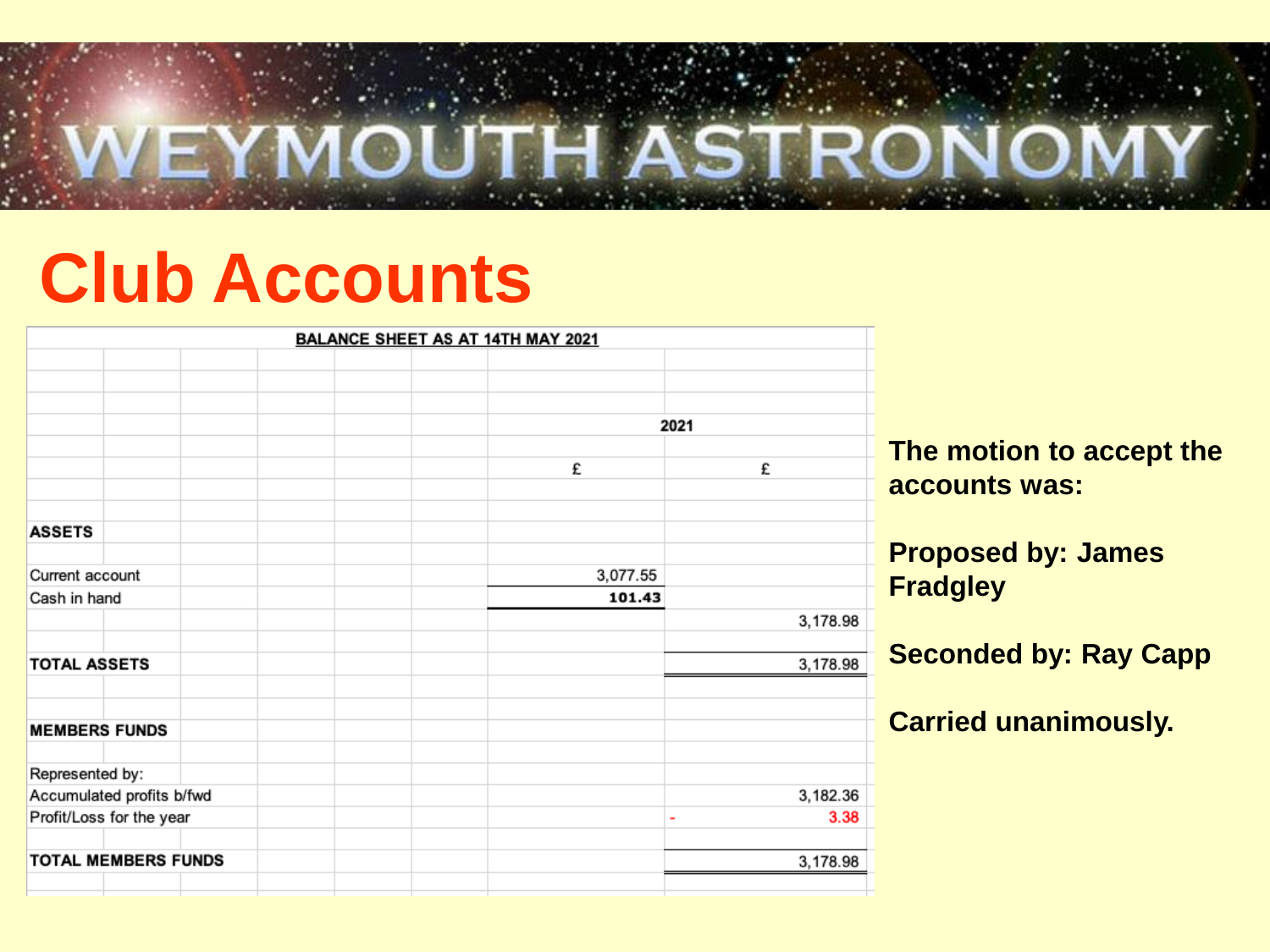

# **Proposed Subscriptions for 2021/22**

**The Committee expect us the return to face-to-face meetings at St Aldhelm's Church centre when it is safe to do so and almost certainly during the Autumn. At the moment, we don't know what the room hire fee will be from January 2022 onwards.**

**It is likely that we may have to keep our Zoom subscription for speakers who do not wish travel to Weymouth.**

**With our expected increase in costs for 2021 / 2022, the Committee is proposing we raise the annual subscription to £17 per person.**

**Subscriptions for 2021/22 proposed by: Geoff Kirby Seconded by: Sara Harpley**

**Carried unanimously.**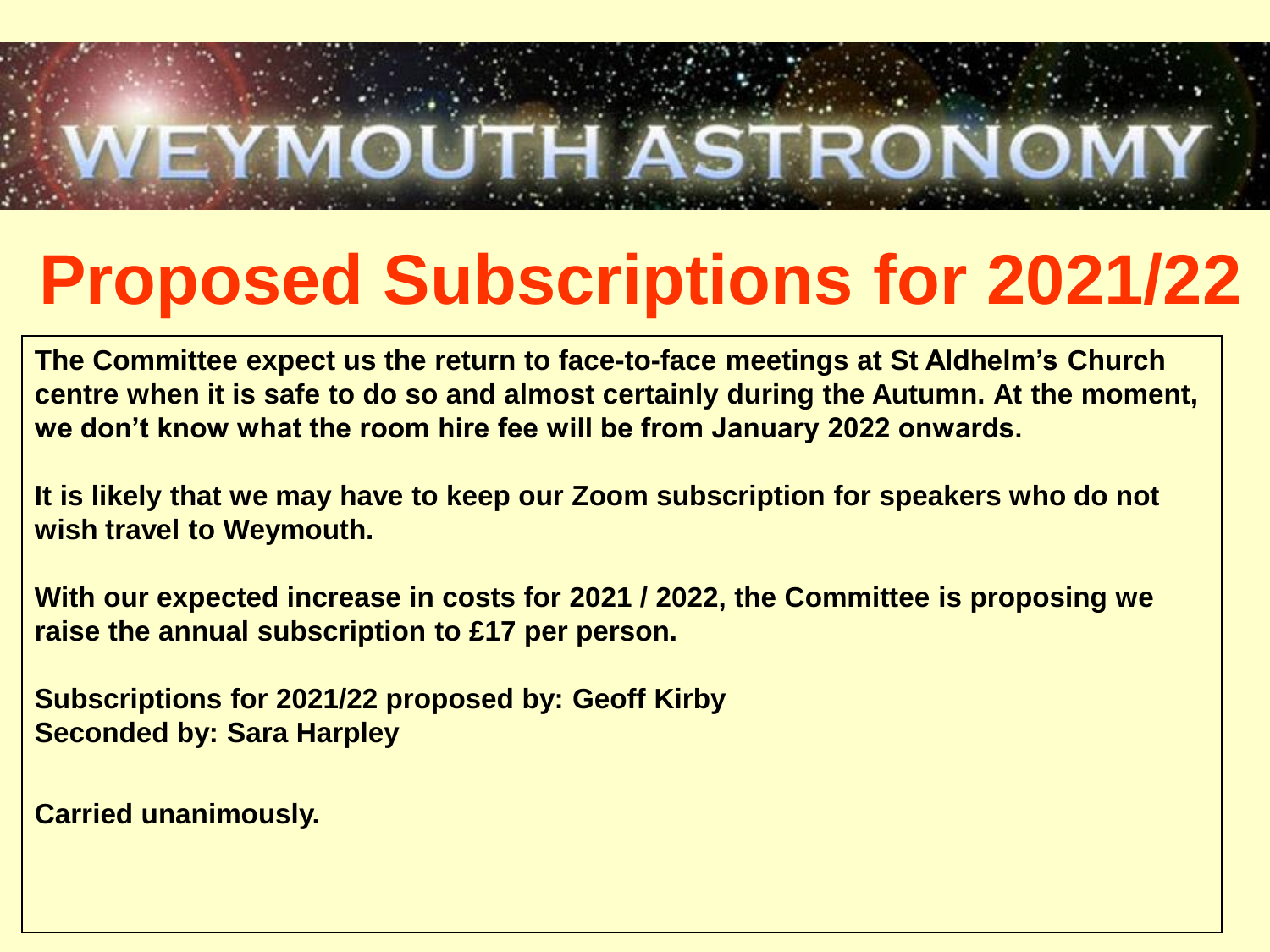

# **Subscription Payments for 2020/21**

**Membership comes up for renewal at the June meeting.**

**This means we will be starting new membership and mailing lists in July.**

**People can pay (£17) by cheque or BACS transfer.**

**The last time we will be using the old mailing list is when we send-out the Zoom link for the July meeting.**

**After July, we will only be updating our membership and mailing lists once per month and this we will be when HSBC send us confirmation of the payments received.**

**Once we are meeting face-to-face, people will also be able to join by paying cash or cheque at the meeting as we have done in the past.**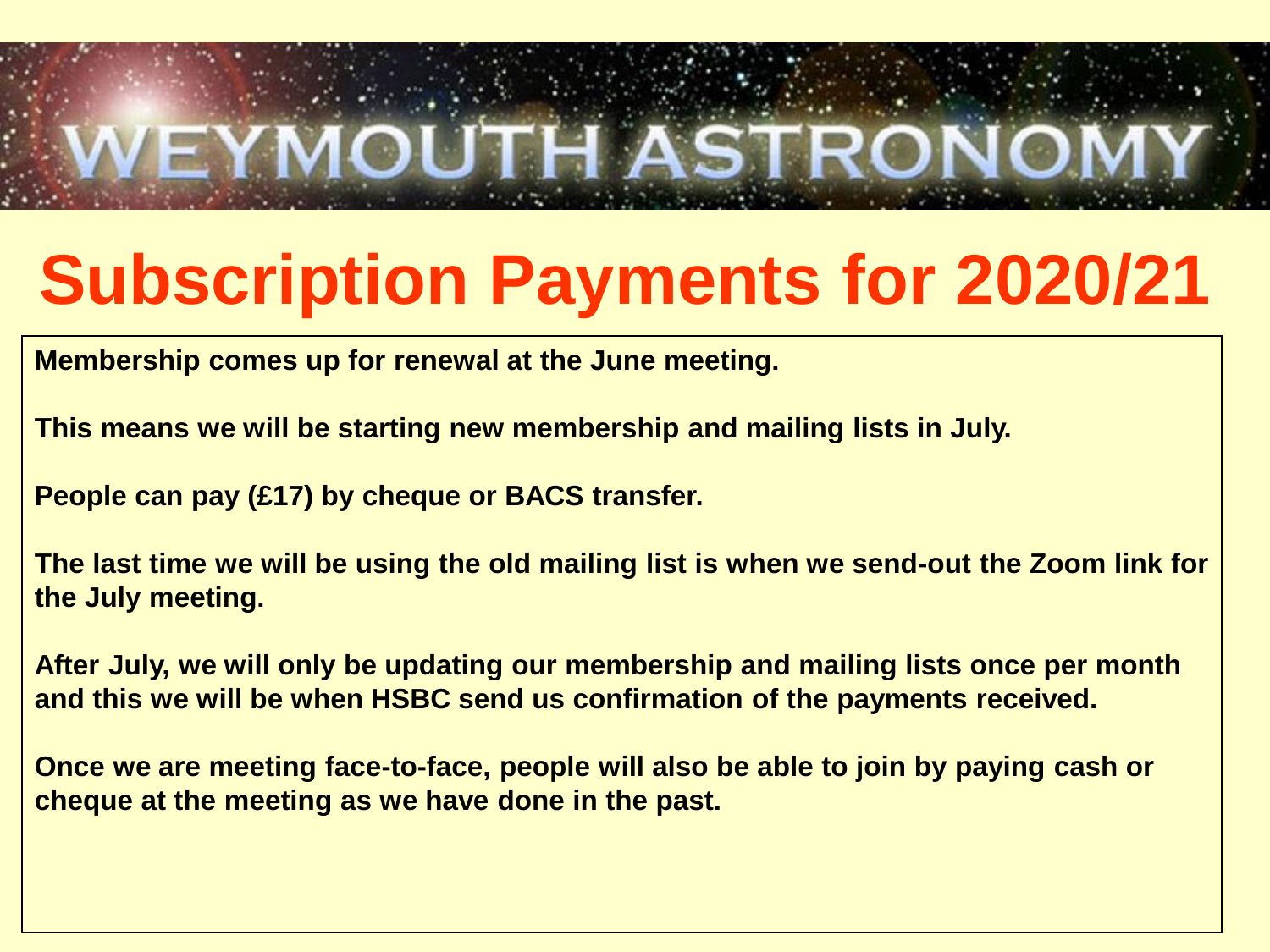

# **Election of the Committee**

**No nominations for new committee members were received before the deadline of the 28th April 2021.**

**All members of the committee are prepared to stand again for 2021/22.**

**The posts are:**

**Chair: John Macdonald Treasurer: Nigel Dalley Membership: Malcolm McCarthy Committee Members: James Fradgley, Barry FitzGerald, Ennio Tabone.**

**The motion to re-elect the committee en bloc was: Proposed by Ray Capp Seconded by Geoff Trim**

**The motion to re-elect the committee was: Proposed by Ron Lee Seconded by Iain Smith Carried unanimously.**